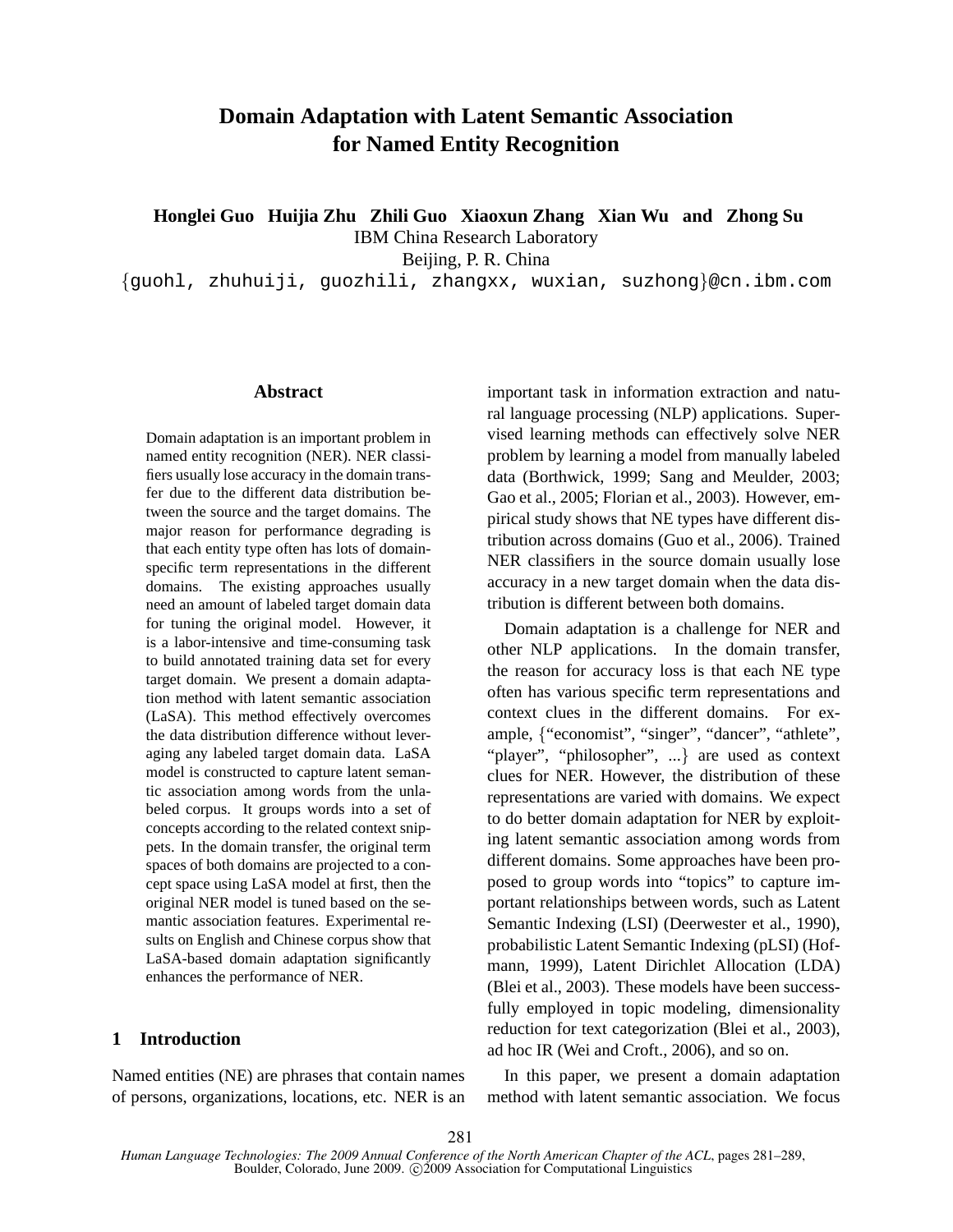on capturing the hidden semantic association among words in the domain adaptation. We introduce the LaSA model to overcome the distribution difference between the source domain and the target domain. LaSA model is constructed from the unlabeled corpus at first. It learns latent semantic association among words from their related context snippets. In the domain transfer, words in the corpus are associated with a low-dimension concept space using LaSA model, then the original NER model is tuned using these generated semantic association features. The intuition behind our method is that words in one concept set will have similar semantic features or latent semantic association, and share syntactic and semantic context in the corpus. They can be considered as behaving in the same way for discriminative learning in the source and target domains. The proposed method associates words from different domains on a semantic level rather than by lexical occurrence. It can better bridge the domain distribution gap without any labeled target domain samples. Experimental results on English and Chinese corpus show that LaSA-based adaptation significantly enhances NER performance across domains.

The rest of this paper is organized as follows. Section 2 briefly describes the related works. Section 3 presents a domain adaptation method based on latent semantic association. Section 4 illustrates how to learn LaSA model from the unlabeled corpus. Section 5 shows experimental results on large-scale English and Chinese corpus across domains, respectively. The conclusion is given in Section 6.

## **2 Related Works**

Some domain adaptation techniques have been employed in NLP in recent years. Some of them focus on quantifying the generalizability of certain features across domains. Roark and Bacchiani (2003) use maximum a posteriori (MAP) estimation to combine training data from the source and target domains. Chelba and Acero (2004) use the parameters of the source domain maximum entropy classifier as the means of a Gaussian prior when training a new model on the target data. Daume III and Marcu (2006) use an empirical Bayes model to estimate a latent variable model grouping instances into domain-specific or common across both domains. Daume III (2007) further augments the feature space on the instances of both domains. Jiang and Zhai (2006) exploit the domain structure contained in the training examples to avoid over-fitting the training domains. Arnold et al. (2008) exploit feature hierarchy for transfer learning in NER. Instance weighting (Jiang and Zhai, 2007) and active learning (Chan and Ng, 2007) are also employed in domain adaptation. Most of these approaches need the labeled target domain samples for the model estimation in the domain transfer. Obviously, they require much efforts for labeling the target domain samples.

Some approaches exploit the common structure of related problems. Ando et al. (2005) learn predicative structures from multiple tasks and unlabeled data. Blitzer et al. (2006, 2007) employ structural corresponding learning (SCL) to infer a good feature representation from unlabeled source and target data sets in the domain transfer. We present LaSA model to overcome the data gap across domains by capturing latent semantic association among words from unlabeled source and target data.

In addition, Miller et al. (2004) and Freitag (2004) employ distributional and hierarchical clustering methods to improve the performance of NER within a single domain. Li and McCallum (2005) present a semi-supervised sequence modeling with syntactic topic models. In this paper, we focus on capturing hidden semantic association among words in the domain adaptation.

# **3 Domain Adaptation Based on Latent Semantic Association**

The challenge in domain adaptation is how to capture latent semantic association from the source and target domain data. We present a LaSA-based domain adaptation method in this section.

NER can be considered as a classification problem. Let  $X$  be a feature space to represent the observed word instances, and let Y be the set of class labels. Let  $p_s(x, y)$  and  $p_t(x, y)$  be the true underlying distributions for the source and the target domains, respectively. In order to minimize the efforts required in the domain transfer, we often expect to use  $p_s(x, y)$  to approximate  $p_t(x, y)$ .

However, data distribution are often varied with the domains. For example, in the economics-to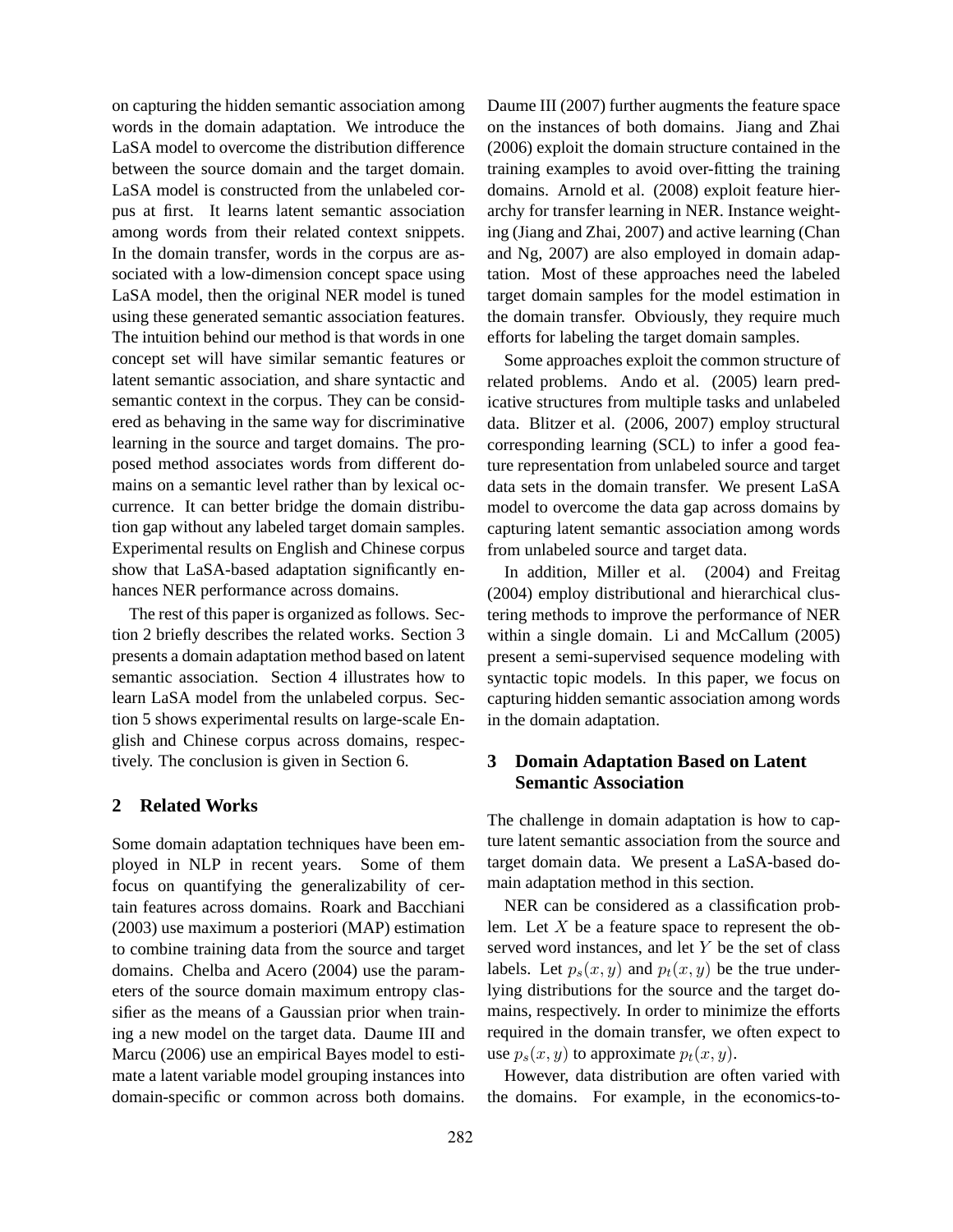entertainment domain transfer, although many NE triggers (e.g. "company" and "Mr.") are used in both domains, some are totally new, like "dancer", "singer". Moreover, many useful words (e.g. "economist") in the economics NER are useless in the entertainment domain. The above examples show that features could change behavior across domains. Some useful predictive features from one domain are not predictive or do not appear in another domain. Although some triggers (e.g. "singer", "economist") are completely distinct for each domain, they often appear in the similar syntactic and semantic context. For example, triggers of person entity often appear as the subject of "visited", "said", etc, or are modified by "excellent", "popular", "famous" etc. Such latent semantic association among words provides useful hints for overcoming the data distribution gap of both domains.

Hence, we present a LaSA model  $\theta_{s,t}$  to capture latent semantic association among words in the domain adaptation.  $\theta_{s,t}$  is learned from the unlabeled source and target domain data. Each instance is characterized by its co-occurred context distribution in the learning. Semantic association feature in  $\theta_{s,t}$  is a hidden random variable that is inferred from data. In the domain adaptation, we transfer the problem of semantic association mapping to a posterior inference task using LaSA model. Latent semantic concept association set of a word instance  $x$ (denoted by  $SA(x)$ ) is generated by  $\theta_{s,t}$ . Instances in the same concept set are considered as behaving in the same way for discriminative learning in both domains. Even though word instances do not appear in a training corpus (or appear rarely) but are in similar context, they still might have relatively high probability in the same semantic concept set. Obviously,  $SA(x)$  can better bridge the gap between the two distributions  $p_s(y|x)$  and  $p_t(y|x)$ . Hence, LaSA model can enhance the estimate of the source domain distribution  $p_s(y|x; \theta_{s,t})$  to better approximate the target domain distribution  $p_t(y|x; \theta_{s,t})$ .

# **4 Learning LaSA Model from Virtual Context Documents**

In the domain adaptation, LaSA model is employed to find the latent semantic association structures of "words" in a text corpus. We will illustrate how to build LaSA model from words and their context snippets in this section. LaSA model actually can be considered as a general probabilistic topic model. It can be learned on the unlabeled corpus using the popular hidden topic models such as LDA or pLSI.

#### **4.1 Virtual Context Document**

The distribution of content words (e.g. nouns, adjectives) is usually varied with domains. Hence, in the domain adaptation, we focus on capturing the latent semantic association among content words. In order to learn latent relationships among words from the unlabeled corpus, each content word is characterized by a virtual context document as follows.

Given a content word  $x_i$ , the virtual context document of  $x_i$  (denoted by  $vd_{x_i}$ ) consists of all the context units around  $x_i$  in the corpus. Let n be the total number of the sentences which contain  $x_i$  in the corpus.  $vd_{x_i}$  is constructed as follows.

 $vd_{x_i} = \{F(x_i^{s_1}), ..., F(x_i^{s_k}), ..., F(x_i^{s_n})\}$ 

where,  $F(x_i^{s_k})$  denotes the context feature set of  $x_i$  in the sentence  $s_k$ ,  $1 \leq k \leq n$ .

Given the context window size  $\{-t, t\}$  (i.e. previous t words and next t words around  $x_i$  in  $s_k$ ).  $F(x_i^{s_k})$  usually consists of the following features.

- 1. Anchor unit  $A_C^{x_i}$ : the current focused word unit  $x_i$ .
- 2. Left adjacent unit  $A_L^{x_i}$ : The nearest left adjacent unit  $x_{i-1}$  around  $x_i$ , denoted by  $A_L(x_{i-1})$ .
- 3. Right adjacent unit  $A_R^{x_i}$ : The nearest right adjacent unit  $x_{i+1}$  around  $x_i$ , denoted by  $A_R(x_{i+1})$ .
- 4. Left context set  $C_L^{x_i}$ : the other left adjacent units  ${x_{i-t}, ..., x_{i-j}, ..., x_{i-2}}$  (2 ≤ j ≤ t) around  $x_i$ , denoted by  $\{C_L(x_{i-t}), ..., C_L(x_{i-j}), ..., C_L(x_{i-2})\}.$
- 5. Right context set  $C_R^{x_i}$ : the other right adjacent units  ${x_{i+2}, ..., x_{i+j}, ..., x_{i+t}}$  ( $2 \le j \le t$ ) around  $x_i$ , denoted by  $\{C_R(x_{i+2}), ..., C_R(x_{i+j}), ..., C_R(x_{i+t})\}.$

For example, given  $x_i =$ "singer",  $s_k =$ "This popu*lar new singer attended the new year party"*. Let the context window size be  $\{-3,3\}$ .  $F(singer)$  $=\{singer, A_L(new), A_R(attend(ed)), C_L(this),\}$  $C_L(popular), C_R(the), C_R(new)$ .

 $vd_{x_i}$  actually describes the semantic and syntactic feature distribution of  $x_i$  in the domains. We construct the feature vector of  $x_i$  with all the observed context features in  $vd_{x_i}$ . Given  $vd_{x_i}$  =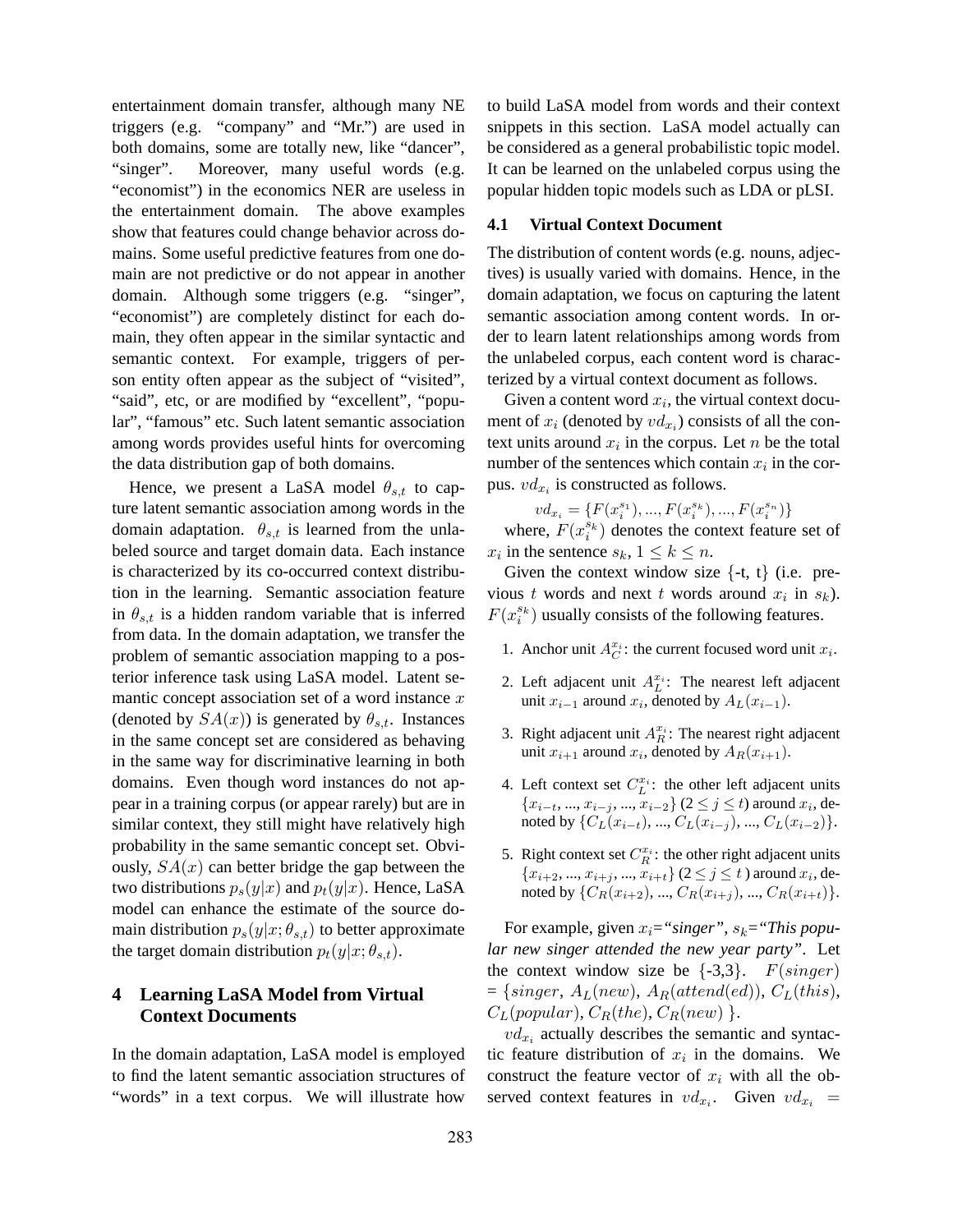${f_1, ..., f_j, ..., f_m}$ ,  $f_j$  denotes *jth* context feature around  $x_i$ ,  $1 \leq j \leq m$ , m denotes the total number of features in  $vd_{x_i}$ . The value of  $f_j$  is calculated by Mutual Information (Church and Hanks, 1990) between  $x_i$  and  $f_i$ .

$$
Weight(f_j, x_i) = \log_2 \frac{P(f_j, x_i)}{P(f_j)P(x_i)}
$$
(1)

where,  $P(f_i, x_i)$  is the joint probability of  $x_i$  and  $f_j$  co-occurred in the corpus,  $P(f_j)$  is the probability of  $f_i$  occurred in the corpus.  $P(x_i)$  is the probability of  $x_i$  occurred in the corpus.

#### **4.2 Learning LaSA Model**

Topic models are statistical models of text that posit a hidden space of topics in which the corpus is embedded (Blei et al., 2003). LDA (Blei et al., 2003) is a probabilistic model that can be used to model and discover underlying topic structures of documents. LDA assumes that there are  $K$  "topics", multinomial distributions over words, which describes a collection. Each document exhibits multiple topics, and each word in each document is associated with one of them. LDA imposes a Dirichlet distribution on the topic mixture weights corresponding to the documents in the corpus. The topics derived by LDA seem to possess semantic coherence. Those words with similar semantics are likely to occur in the same topic. Since the number of LDA model parameters depends only on the number of topic mixtures and vocabulary size, LDA is less prone to over-fitting and is capable of estimating the probability of unobserved test documents. LDA is already successfully applied to enhance document representations in text classification (Blei et al., 2003), information retrieval (Wei and Croft., 2006).

In the following, we illustrate how to construct LDA-style LaSA model  $\theta_{s,t}$  on the virtual context documents. Algorithm 1 describes LaSA model training method in detail, where, Function  $AddTo(data, Set)$  denotes that  $data$  is added to Set. Given a large-scale unlabeled data set  $D_u$ which consists of the source and target domain data, virtual context document for each candidate content word is extracted from  $D_u$  at first, then the value of each feature in a virtual context document is calculated using its Mutual Information ( see Equation 1 in Section 4.1) instead of the counts when running

**Algorithm 1**: LaSA Model Training

**1** Inputs:<br> **2** • Unlabeled data set:  $D_u$ ; **1** Inputs:<br> **3** Outputs:<br> **4**  $\bullet$  *LaS*<br> **5** Initializa  $\bullet$   $\hat{L}aSA$  model:  $\theta_{s,\,t};$ **5** Initialization:<br>**6** • Virtual con **6** • Virtual context document set:  $VD_{s,t} = \emptyset$ ;<br> **7** • Candidate content word set:  $X_{s,t} = \emptyset$ ; 8 Steps: **9 begin foreach** *content word*  $x_i \in D_u$  **do 11 if** *Frequency*( $x_i$ ) $\geq$  *the predefined threshold* **then**<br>**12 i**  $AddTo(x_i, X_{s}t)$ ;  $12$  AddTo( $x_i$ ,  $X_{s,t}$ ); **13 foreach**  $x_k \in X_{s,t}$  **do**<br>**14 foreach** *sentence*  $\xi$ <br>**15 if**  $x_k \in S_i$  $14$  **foreach** *sentence*  $S_i \in D_u$  **do 15 if**  $x_k \in S_i$  **then**<br>**16 if**  $F(x_i^{S_i})$ **16**  $F(x_k^{S_i}) \leftarrow$  ${x_k, A_L^{x_k}, A_R^{x_k}, C_L^{x_k}, C_R^{x_k}};$  $AddTo(F(x_k^{S_i}),vd_{x_k});$ **17**  $\qquad \qquad \mathbf{A} \, d d \mathit{To} (v d_{x_k}, V D_{s,t});$ **18** • Generate LaSA model  $\theta_{s,t}$  with Dirichlet distribution on  $VD_{s,t}$ . **19 end**

LDA. LaSA model  $\theta_{s,t}$  with Dirichlet distribution is generated on the virtual context document set  $VD_{s,t}$ using the algorithm presented by Blei et al (2003).

|           | $\mathfrak{D}$ | 3            |               | 5             |
|-----------|----------------|--------------|---------------|---------------|
| customer  | theater        | company      | Beijing       | music         |
| president | showplace      | government   | Hongkong      | film          |
| singer    | courtyard      | university   | China         | arts          |
| manager   | center         | community    | Japan         | concert       |
| economist | city           | team         | Singapore     | party         |
| policeman | gymnasium      | enterprise   | New York      | <b>Ballet</b> |
| reporter  | airport        | hank         | Vienna        | dance         |
| director  | square         | market       | America       | song          |
| consumer  | park           | organization | Korea         | hand          |
| dancer    | building       | agency       | international | opera         |

Table 1: Top 10 nouns from 5 randomly selected topics computed on the economics and entertainment domains

LaSA model learns the posterior distribution to decompose words and their corresponding virtual context documents into topics. Table 1 lists top 10 nouns from a random selection of 5 topics computed on the unlabeled economics and entertainment domain data. As shown, words in the same topic are representative nouns. They actually are grouped into broad concept sets. For example, set 1, 3 and 4 correspond to nominal person, nominal organization and location, respectively. With a large-scale unlabeled corpus, we will have enough words assigned to each topic concept to better approximate the underlying semantic association distribution.

In LDA-style LaSA model, the topic mixture is drawn from a conjugate Dirichlet prior that remains the same for all the virtual context docu-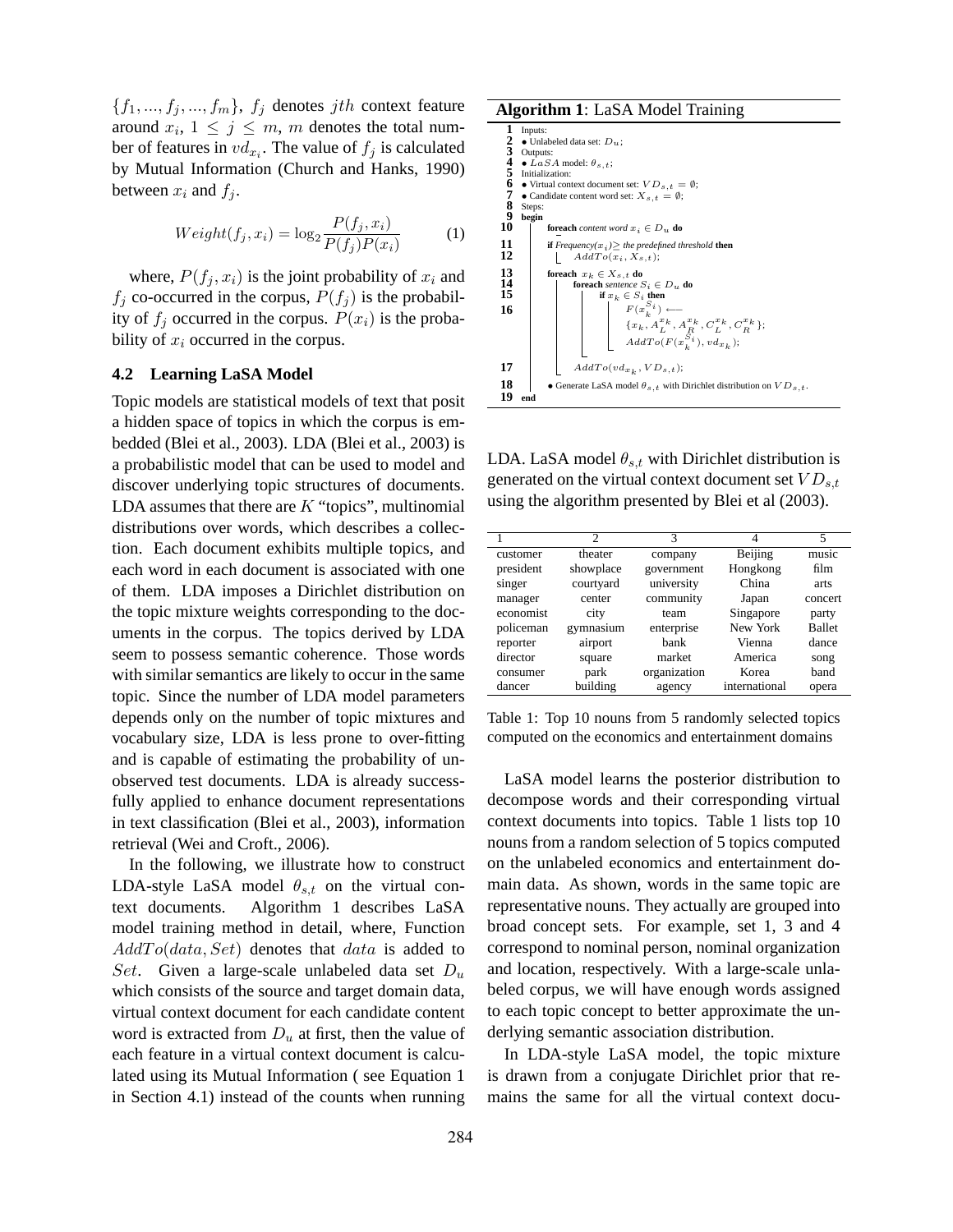ments. Hence, given a word  $x_i$  in the corpus, we may perform posterior inference to determine the conditional distribution of the hidden topic feature variables associated with  $x_i$ . Latent semantic association set of  $x_i$  (denoted by  $SA(x_i)$ ) is generated using Algorithm 2. Here, Multinomial $(\theta_{s,t}(vd_{x_i}))$ refers to sample from the posterior distribution over topics given a virtual document  $vd_{x_i}$ . In the domain adaptation, we do semantic association inference on the source domain training data using LaSA model at first, then the original source domain NER model is tuned on the source domain training data set by incorporating these generated semantic association features.

**Algorithm 2**: Generate Latent Semantic Association Set of Word  $x_i$  Using K-topic

LaSA Model

|                                | Inputs:                                                                         |
|--------------------------------|---------------------------------------------------------------------------------|
|                                | $\bullet$ $\theta_{s,t}$ : LaSA model with multinomial distribution;            |
| $\frac{2}{3}$<br>$\frac{4}{5}$ | • $Dirichlet(\alpha)$ : Dirichlet distribution with parameter $\alpha$ ;        |
|                                | $\bullet x_i$ : Content word;                                                   |
|                                | Outputs:                                                                        |
| $\ddot{\mathbf{6}}$            | • $SA(x_i)$ : Latent semantic association set of $x_i$ ;                        |
| $\frac{7}{8}$                  | Steps:                                                                          |
|                                | begin                                                                           |
| $\boldsymbol{9}$               | • Extract $vd_{x_i}$ from the corpus.                                           |
| 10                             | • Draw topic weights $\theta_{s,t}(vd_{x_i})$ from $Dirichlet(\alpha)$ ;        |
| 11                             | • foreach $f_i$ in $vd_{x_i}$ do                                                |
| 12                             | draw a topic $z_j \in \{1, , K\}$ from Multinomial( $\theta_{s,t}(vd_{x_j})$ ); |
| 13                             | $AddTo(z_j, Topics(vd_{x_j}))$ ;                                                |
| 14                             | • Rank all the topics in $Topics(vd_{x_i})$ ;                                   |
| 15                             | • $SA(x_i) \longleftarrow$ top <i>n</i> topics in $Topics(vd_{x_i})$ ;          |
| 16                             | end                                                                             |

LaSA model better models latent semantic association distribution in the source and the target domains. By grouping words into concepts, we effectively overcome the data distribution difference of both domains. Thus, we may reduce the number of parameters required to model the target domain data, and improve the quality of the estimated parameters in the domain transfer. LaSA model extends the traditional bag-of-words topic models to context-dependence concept association model. It has potential use for concept grouping.

# **5 Experiments**

We evaluate LaSA-based domain adaptation method on both English and Chinese corpus in this section. In the experiments, we focus on recognizing person (PER), location (LOC) and organization (ORG) in the given four domains, including economics (Eco), entertainment (Ent), politics (Pol) and sports (Spo).

#### **5.1 Experimental setting**

In the NER domain adaptation, nouns and adjectives make a significant impact on the performance. Thus, we focus on capturing latent semantic association for high-frequency nouns and adjectives (i.e. occurrence count  $> 50$ ) in the unlabeled corpus. LaSA models for nouns and adjectives are learned from the unlabeled corpus using Algorithm 1 (see section 4.2), respectively. Our empirical study shows that better adaptation is obtained with a 50-topic LaSA model. Therefore, we set the number of topics  $N$  as 50, and define the context view window size as {- 3,3} (i.e. previous 3 words and next 3 words) in the LaSA model learning. LaSA features for other irrespective words (e.g. token unit "the") are assigned with a default topic value  $N+1$ .

All the basic NER models are trained on the domain-specific training data using RRM classifier (Guo et al., 2005). RRM is a generalization Winnow learning algorithm (Zhang et al., 2002). We set the context view window size as  $\{-2,2\}$  in NER. Given a word instance  $x$ , we employ local linguistic features (e.g. word unit, part of speech) of  $x$  and its context units ( i.e. previous 2 words and next 2 words ) in NER. All Chinese texts in the experiments are automatically segmented into words using HMM.

In LaSA-based domain adaptation, the semantic association features of each unit in the observation window {-2,2} are generated by LaSA model at first, then the basic source domain NER model is tuned on the original source domain training data set by incorporating the semantic association features. For example, given the sentence *"This popular new singer attended the new year party"*, Figure 1 illustrates various features and views at the current word  $w_i$ = "singer" in LaSA-based adaptation.

|                                      |                                                        | Tagging<br>$\rightarrow$ | $\longrightarrow$       |                                                              |                             |
|--------------------------------------|--------------------------------------------------------|--------------------------|-------------------------|--------------------------------------------------------------|-----------------------------|
| Position<br>Word<br><b>POS</b><br>SA | $w_{i-2}$<br>popular<br>adi<br>$SA(popular)$ $SA(new)$ | $w_{i-1}$<br>new<br>adi  | $w_i$<br>singer<br>noun | $w_{i+1}$<br>attend<br>verb<br>SA(singer) SA(attend) SA(the) | $w_{i+2}$<br>the<br>article |
| <br>Tag                              | $t_{i-2}$                                              | $t_{i-1}$                | $t_i$                   |                                                              |                             |

Figure 1: Feature window in LaSA-based adaptation

In the viewing window at the word "singer" (see Figure 1), each word unit around "singer" is codified with a set of primitive features (e.g.  $POS, SA$ ,  $Tag)$ , together with its relative position to "singer".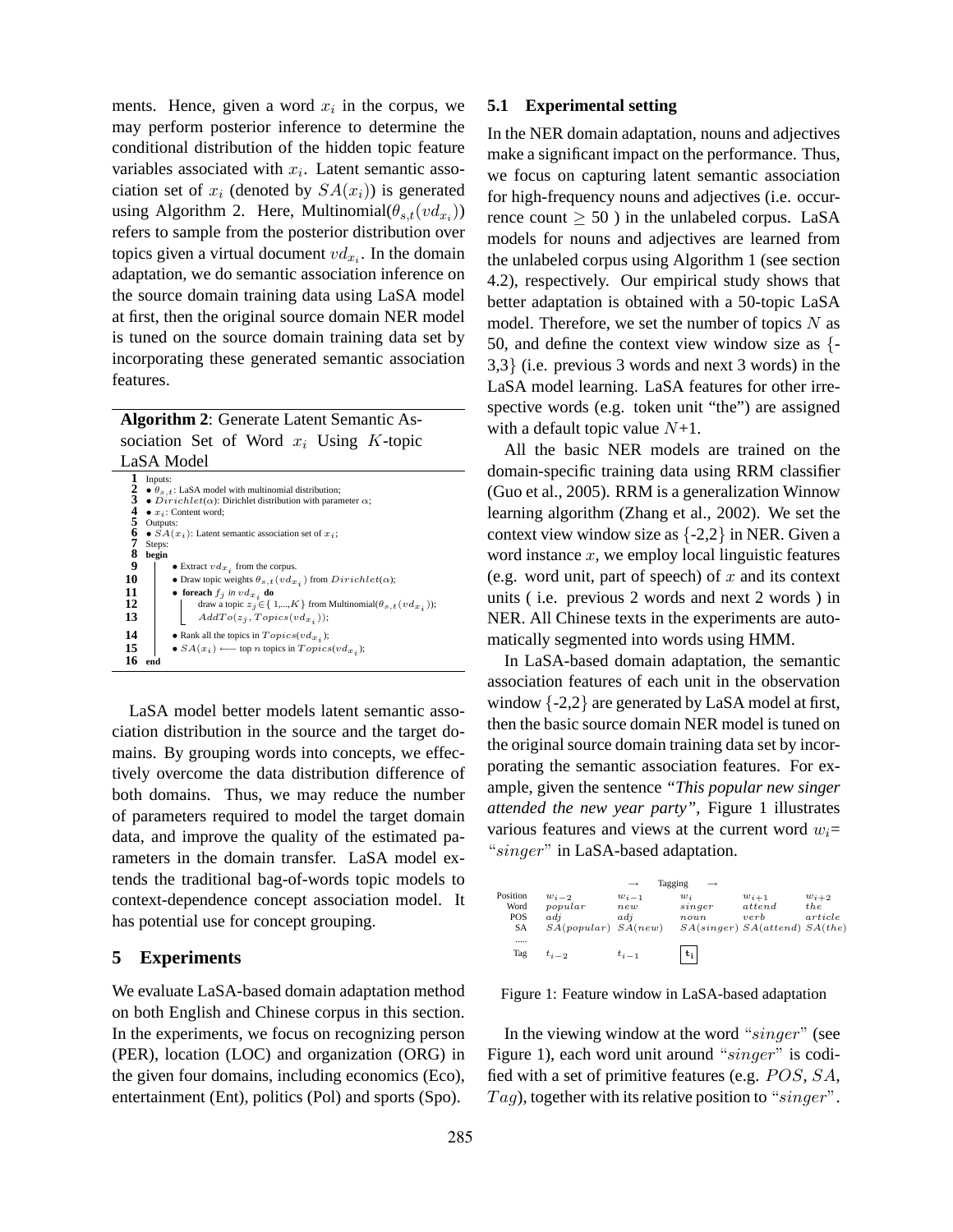Here, "SA" denotes semantic association feature set which is generated by LaSA model. " $Tag$ " denotes NE tags labeled in the data set.

Given the input vector constructed with the above features, RRM method is then applied to train linear weight vectors, one for each possible class-label. In the decoding stage, the class with the maximum confidence is then selected for each token unit.

In our evaluation, only NEs with correct boundaries and correct class labels are considered as the correct recognition. We use the standard Precision (P), Recall (R), and F-measure ( $F = \frac{2PR}{P+R}$  $\frac{2PR}{P+R}$ ) to measure the performance of NER models.

### **5.2 Data**

We built large-scale English and Chinese annotated corpus. English corpus are generated from wikipedia while Chinese corpus are selected from Chinese newspapers. Moreover, test data do not overlap with training data and unlabeled data.

### **5.2.1 Generate English Annotated Corpus from Wikipedia**

Wikipedia provides a variety of data resources for NER and other NLP research (Richman and Schone, 2008). We generate all the annotated English corpus from wikipedia. With the limitation of efforts, only PER NEs in the corpus are automatically tagged using an English person gazetteer. We automatically extract an English Person gazetteer from wikipedia at first. Then we select the articles from wikipedia and tag them using this gazetteer.

In order to build the English Person gazetteer from wikipdedia, we manually selected several key phrases, including "births", "deaths", "surname", "given names" and "human names" at first. For each article title of interest, we extracted the categories to which that entry was assigned. The entry is considered as a person name if its related explicit category links contain any one of the key phrases, such as "Category: human names". We totally extracted 25,219 person name candidates from 204,882 wikipedia articles. And we expanded this gazetteer by adding the other available common person names. Finally, we obtained a large-scale gazetteer of 51,253 person names.

All the articles selected from wikipedia are further tagged using the above large-scale gazetteer. Since human annotated set were not available, we held out more than 100,000 words of text from the automatically tagged corpus to as a test set in each domain. Table 2 shows the data distribution of the training and test data sets.

| Domains | <b>Training Data Set</b> |             | <b>Test Data Set</b> |             |
|---------|--------------------------|-------------|----------------------|-------------|
|         | <b>Size</b>              | <b>PERs</b> | <b>Size</b>          | <b>PERs</b> |
| Pol     | 0.45M                    | 9.383       | 0.23M                | 6.067       |
| Eco     | 1.06M                    | 21.023      | 0.34M                | 6.951       |
| Spo     | 0.47M                    | 17.727      | 0.20M                | 6.075       |
| Ent     | 0.36M                    | 12,821      | 0.15M                | 5.395       |

Table 2: English training and test data sets

We also randomly select 17M unlabeled English data (see Table 3) from Wikipedia. These unlabeled data are used to build the English LaSA model.

|              | Domain                          |             |            |     |
|--------------|---------------------------------|-------------|------------|-----|
|              | $\overline{\phantom{a}}$<br>roi | Eco         | <b>Spo</b> | Ent |
| Data Size(M) | $\sim$<br>−<br>'.30             | 50<br>ر ر.ر | 3.65       | .46 |

Table 3: Domain distribution in the unlabeled English data set

#### **5.2.2 Chinese Data**

We built a large-scale high-quality Chinese NE annotated corpus. All the data are news articles from several Chinese newspapers in 2001 and 2002. All the NEs (i.e. PER, LOC and ORG ) in the corpus are manually tagged. Cross-validation checking is employed to ensure the quality of the annotated corpus.

| Domain | Size        | NEs in the training data set |                          |        |        |  |  |
|--------|-------------|------------------------------|--------------------------|--------|--------|--|--|
|        | (M)         | <b>PER</b>                   | ORG                      | LOC.   | Total  |  |  |
| Pol    | 0.90        | 11.388                       | 6.618                    | 14.350 | 32.356 |  |  |
| Eco    | 1.40        | 6.821                        | 18.827                   | 14.332 | 39,980 |  |  |
| Spo    | 0.60        | 11.647                       | 8.105                    | 7.468  | 27,220 |  |  |
| Ent    | 0.60        | 12.954                       | 2.823                    | 4,665  | 20.442 |  |  |
|        |             |                              |                          |        |        |  |  |
| Domain | <b>Size</b> |                              | NEs in the test data set |        |        |  |  |
|        | (M)         | PER                          | ORG                      | LOC.   | Total  |  |  |
| Pol    | 0.20        | 2.470                        | 1.528                    | 2.540  | 6.538  |  |  |
| Eco    | 0.26        | 1.098                        | 2.971                    | 2.362  | 6.431  |  |  |
| Spo    | 0.10        | 1.802                        | 1.323                    | 1.246  | 4.371  |  |  |

Table 4: Chinese training and test data sets

All the domain-specific training and test data are selected from this annotated corpus according to the domain categories (see Table 4). 8.46M unlabeled Chinese data (see Table 5) are randomly selected from this corpus to build the Chinese LaSA model.

#### **5.3 Experimental Results**

All the experiments are conducted on the above large-scale English and Chinese corpus. The overall performance enhancement of NER by LaSA-based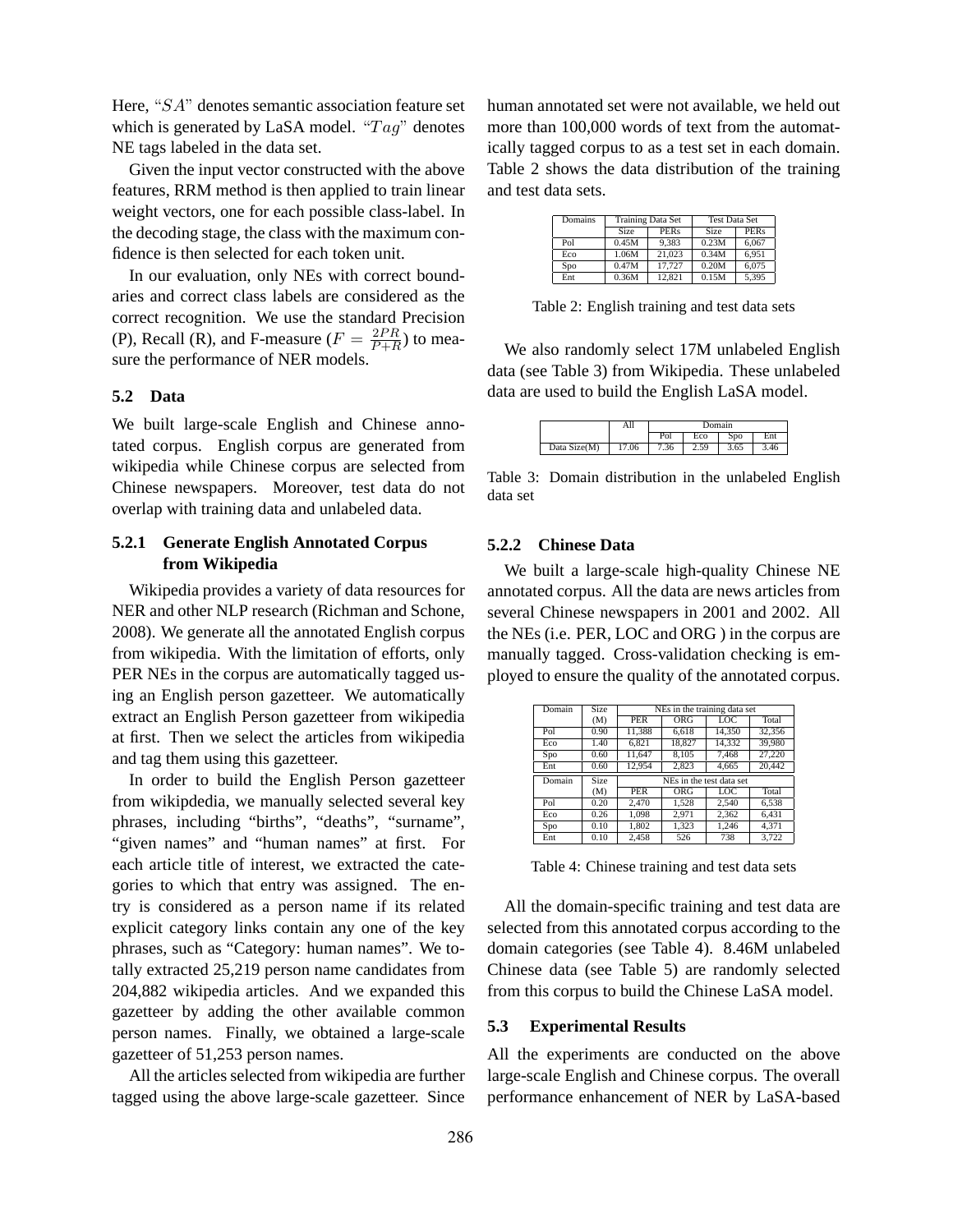|              | All  | Domain |     |      |     |
|--------------|------|--------|-----|------|-----|
|              |      | Pol    | Eco | Spo  | Ent |
| Data Size(M) | 8.46 | 2.34   | OQ  | 2.08 |     |

Table 5: Domain distribution in the unlabeled Chinese data set

domain adaptation is evaluated at first. Since the distribution of each NE type is different across domains, we also analyze the performance enhancement on each entity type by LaSA-based adaptation.

# **5.3.1 Performance Enhancement of NER by LaSA-based Domain Adaptation**

Table 6 and 7 show the experimental results for all pairs of domain adaptation on both English and Chinese corpus, respectively. In the experiment, the basic source domain NER model  $M_s$  is learned from the specific domain training data set  $D_{dom}$ (see Table 2 and 4 in Section 5.2). Here,  $dom \in$  ${Eco, Ent, Pol, Spo}.$   $F_{dom}^{in}$  denotes the top-line F-measure of  $M_s$  in the source trained domain dom. When  $M_s$  is directly applied in a new target domain, its F-measure in this basic transfer is considered as baseline (denoted by  $F_{Base}$ ).  $F_{LasA}$  denotes F-measure of  $M_s$  achieved in the target domain with LaSA-based domain adaptation.  $\delta(F)$  =  $\frac{F_{LasA}-F_{Base}}{F_{Base}}$ , which denotes the relative F-measure enhancement by LaSA-based domain adaptation.

| Source $\rightarrow$<br>Target | Performance in the domain transfer |            |                        |                 |                                      |  |
|--------------------------------|------------------------------------|------------|------------------------|-----------------|--------------------------------------|--|
|                                | $F_{Base}$                         | $F_{LaSA}$ | $\delta(\overline{F})$ | $\delta (loss)$ | $F_{Top}$                            |  |
| $Eco \rightarrow Ent$          | 57.61%                             | 59.22%     | $+2.79%$               | 17.87%          | $F_{Ent}^{in}$ =66.62%               |  |
| $Pol \rightarrow Ent$          | 57.5 %                             | 59.83%     | $+4.05%$               | 25.55%          | $F_{Ent}^{in}$ =66.62%               |  |
| $Spo \rightarrow Ent$          | 58.66%                             | 62.46%     | $+6.48%$               | 47.74%          | $F^{in}_{Ent}$<br>$= 66.62\%$        |  |
| $Ent \rightarrow Eco$          | 70.56 %                            | 72.46%     | $+2.69%$               | 19.33%          | $F_{Eco}^{in}$<br>$= 80.39\%$        |  |
| $Pol \rightarrow Eco$          | 63.62%                             | 68.1%      | $+7.04%$               | 26.71%          | $F_{Eco}^{in}$ =80.39%               |  |
| $Spo \rightarrow Eco$          | 70.35%                             | 72.85%     | $+3.55%$               | 24.90%          | $F_{Eco}^{in}$<br>$= 80.39%$         |  |
| $Eco \rightarrow Pol$          | 50.59%                             | 52.7%      | $+4.17%$               | 15.81%          | $\overline{F_{Pol}^{in}}$ =63.94%    |  |
| $Ent \rightarrow Pol$          | 56.12%                             | 59.82%     | $+6.59%$               | 47.31%          | $F_{Pol}^{in}$<br>$= 63.94%$         |  |
| $Spo \rightarrow Pol$          | 60.22%                             | 62.6%      | $+3.95%$               | 63.98%          | $F_{Pol}^{in}$ =63.94%               |  |
| $Eco \rightarrow Spo$          | 60.28%                             | 61.21%     | $+1.54%$               | 9.93%           | $F_{Spo}^{in}$<br>$=69.65%$          |  |
| $Ent \rightarrow Spo$          | 60.28%                             | 62.68%     | $+3.98%$               | 25.61%          | $F_{Spo}^{in}$<br>$=69.65%$          |  |
| $Pol \rightarrow Spo$          | 56.94%                             | 60.48%     | $+6.22%$               | 27.85%          | $\overline{F_{Sp}}_{Q}^{in}$ =69.65% |  |

Table 6: Experimental results on English corpus

Experimental results on English and Chinese corpus indicate that the performance of  $M_s$  significantly degrades in each basic domain transfer without using LaSA model (see Table 6 and 7). For example, in the "Eco→Ent" transfer on Chinese corpus (see Table 7),  $F_{eco}^{in}$  of  $M_s$  is 82.28% while  $F_{Base}$ of  $M_s$  is 60.45% in the entertainment domain. Fmeasure of  $M_s$  significantly degrades by 21.83 per-

| Source $\rightarrow$<br>Target | Performance in the domain transfer |            |             |                 |                                                      |  |
|--------------------------------|------------------------------------|------------|-------------|-----------------|------------------------------------------------------|--|
|                                | $F_{Base}$                         | $F_{LaSA}$ | $\delta(F)$ | $\delta (loss)$ | $F_{Top}$                                            |  |
| $E_{CO} \rightarrow E_{n}t$    | 60.45%                             | 66.42%     | $+9.88%$    | 26.29%          | $F_{Ent}^{in}$ =83.16%                               |  |
| $Pol \rightarrow Ent$          | 69.89%                             | 73.07%     | $+4.55%$    | 23.96%          | $F^{in}$<br>$= 83.16%$<br>En. t                      |  |
| $Spo \rightarrow Ent$          | 68.66%                             | 70.89%     | $+3.25%$    | 15.38%          | $F^{in}$<br>$= 83.16%$<br>$_{Ent}$                   |  |
| $Ent \rightarrow Eco$          | 58.50%                             | 61.35%     | $+4.87%$    | 11.98%          | $F^{\overline{i}\overline{n}}$<br>$E_{CO} = 82.28\%$ |  |
| $Pol \rightarrow Eco$          | 62.89%                             | 64.93%     | $+3.24%$    | 10.52%          | $F^{in}$<br>$= 82.28%$<br>Eco                        |  |
| $Spo \rightarrow Eco$          | 60.44%                             | 63.20%     | $+4.57%$    | 12.64%          | $F_{Eco}^{in}$<br>$= 82.28%$                         |  |
| $Eco \rightarrow Pol$          | 67.03%                             | 70.90 %    | $+5.77%$    | 27.78%          | $F^{i\overline{n}}$<br>$\frac{m}{P_{ol}}$ =80.96%    |  |
| $Ent \rightarrow Pol$          | 66.64 %                            | 68.94 %    | $+3.45%$    | 16.06%          | $F^{in}$<br>$\frac{1}{100}$ = 80.96%                 |  |
| $Spo \rightarrow Pol$          | 65.40%                             | 67.20%     | $+2.75%$    | 11.57%          | $F_{Pol}^{in}$ =80.96%                               |  |
| $Eco \rightarrow Spo$          | 67.20%                             | 70.77%     | $+5.31%$    | 15.47%          | $F^{in}$<br>$=90.24\%$<br>Spo                        |  |
| $Ent \rightarrow Spo$          | 70.05%                             | 72.20%     | $+3.07%$    | 10.64%          | $F^{in}_{Spo}$<br>$= 90.24%$                         |  |
| $Pol \rightarrow Spo$          | 70.99%                             | 73.86%     | $+4.04%$    | 14.91%          | $F_{Spo}^{in}$<br>$= 90.24%$                         |  |

Table 7: Experimental results on Chinese corpus

cent points in this basic transfer. Significant performance degrading of  $M_s$  is observed in all the basic transfer. It shows that the data distribution of both domains is very different in each possible transfer.

Experimental results on English corpus show that LaSA-based adaptation effectively enhances the performance in each domain transfer (see Table 6). For example, in the "Pol $\rightarrow$ Eco" transfer,  $F_{Base}$  is 63.62% while  $F_{LaSA}$  achieves 68.10%. Compared with  $F_{Base}$ , LaSA-based method significantly enhances F-measure by 7.04%. We perform t-tests on F-measure of all the comparison experiments on English corpus. The p-value is 2.44E-06, which shows that the improvement is statistically significant.

Table 6 also gives the accuracy loss due to transfer in each domain adaptation on English corpus. The accuracy loss is defined as  $loss = 1 - \frac{F}{E_{dc}^{tr}}$  $\frac{F}{F_{dom}^{in}}$ . And the relative reduction in error is defined as  $\delta (loss)$ =  $|1-\frac{loss_{LasA}}{loss_{Base}}$  $\frac{\log_{3_{LASSA}}}{\log_{3_{Base}}}|$ . Experimental results indicate that the relative reduction in error is above 9.93% with LaSA-based transfer in each test on English corpus. LaSA model significantly decreases the accuracy loss by 29.38% in average. Especially for "Spo $\rightarrow$ Pol" transfer,  $\delta (loss)$  achieves 63.98% with LaSA-based adaptation. All the above results show that LaSA-based adaptation significantly reduces the accuracy loss in the domain transfer for English NER without any labeled target domain samples.

Experimental results on Chinese corpus also show that LaSA-based adaptation effectively increases the accuracy in all the tests (see Table 7). For example, in the "Eco→Ent" transfer, compared with  $F_{Base}$ , LaSA-based adaptation significantly increases Fmeasure by 9.88%. We also perform t-tests on F-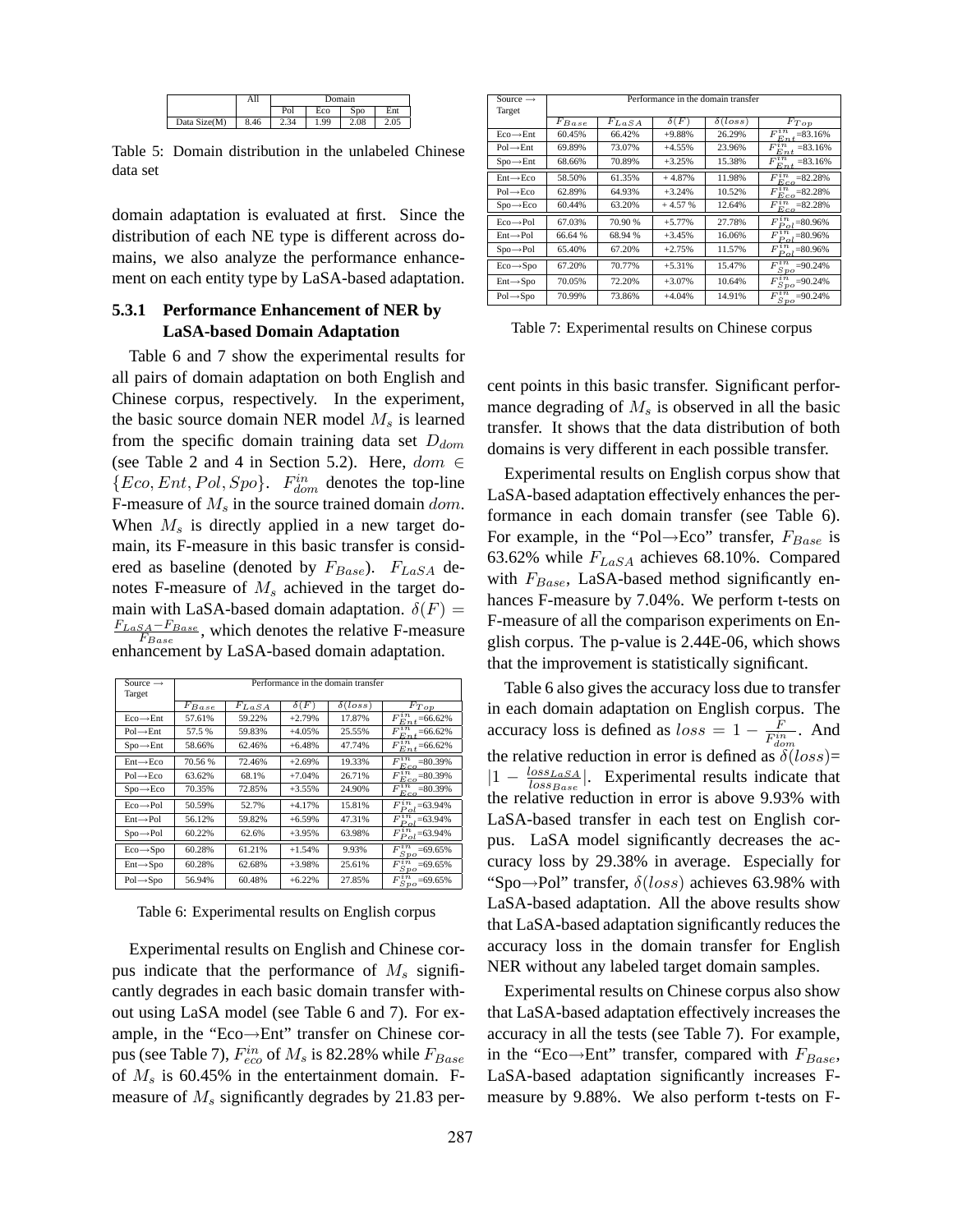measure of 12 comparison experiments on Chinese corpus. The p-value is 1.99E-06, which shows that the enhancement is statistically significant. Moreover, the relative reduction in error is above 10% with LaSA-based method in each test. LaSA model decreases the accuracy loss by 16.43% in average. Especially for the "Eco→Ent" transfer (see Table 7),  $\delta (loss)$  achieves 26.29% with LaSA-based method.

All the above experimental results on English and Chinese corpus show that LaSA-based domain adaptation significantly decreases the accuracy loss in the transfer without any labeled target domain data. Although automatically tagging introduced some errors in English source training data, the relative reduction in errors in English NER adaptation seems comparable to that one in Chinese NER adaptation.

# **5.3.2 Accuracy Enhancement for Each NE Type Recognition**

Our statistic data (Guo et al., 2006) show that the distribution of NE types varies with domains. Each NE type has different domain features. Thus, the performance stability of each NE type recognition is very important in the domain transfer.

Figure 2 gives F-measure of each NE type recognition achieved by LaSA-based adaptation on English and Chinese corpus. Experimental results show that LaSA-based adaptation effectively increases the accuracy of each NE type recognition in the most of the domain transfer tests. We perform t-tests on F-measure of the comparison experiments on each NE type, respectively. All the p-value is less than 0.01, which shows that the improvement on each NE type recognition is statistically significant. Especially, the p-value of English and Chinese PER is 2.44E-06 and 9.43E-05, respectively, which shows that the improvement on PER recognition is very significant. For example, in the "Eco→Pol" transfer on Chinese corpus, compared with  $F_{Base}$ , LaSA-based adaptation enhances F-measure of PER recognition by 9.53 percent points. Performance enhancement for ORG recognition is less than that one for PER and LOC recognition using LaSA model since ORG NEs usually contain much more domainspecific information than PER and LOC.

The major reason for error reduction is that external context and internal units are better semantically associated using LaSA model. For example, LaSA



Figure 2: PER, LOC and ORG recognition in the transfer

model better groups various titles from different domains (see Table 1 in Section 4.2). Various industry terms in ORG NEs are also grouped into the semantic sets. These semantic associations provide useful hints for detecting the boundary of NEs in the new target domain. All the above results show that LaSA model better compensates for the feature distribution difference of each NE type across domains.

# **6 Conclusion**

We present a domain adaptation method with LaSA model in this paper. LaSA model captures latent semantic association among words from the unlabeled corpus. It better groups words into a set of concepts according to the related context snippets. LaSAbased domain adaptation method projects words to a low-dimension concept feature space in the transfer. It effectively overcomes the data distribution gap across domains without using any labeled target domain data. Experimental results on English and Chinese corpus show that LaSA-based domain adaptation significantly enhances the performance of NER across domains. Especially, LaSA model effectively increases the accuracy of each NE type recognition in the domain transfer. Moreover, LaSA-based domain adaptation method works well across languages. To further reduce the accuracy loss, we will explore informative sampling to capture fine-grained data difference in the domain transfer.

# **References**

Rie Ando and Tong Zhang. 2005. A Framework for Learning Predictive Structures from Multiple Tasks